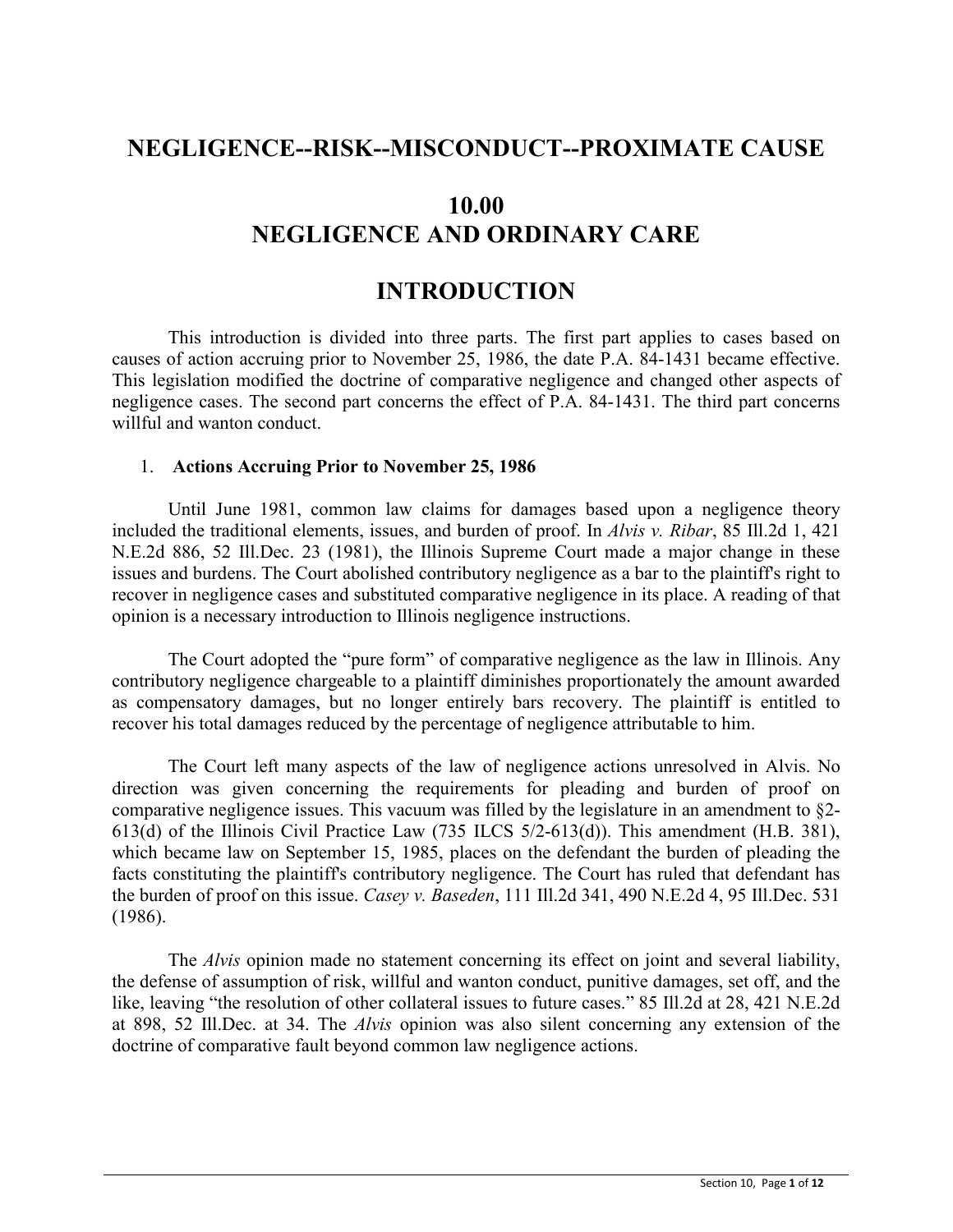Since *Alvis*, the Illinois Supreme Court has found comparative fault applicable to strict products liability cases (*Coney v. J.L.G. Indus., Inc.*, 97 Ill.2d 104, 454 N.E.2d 197, 73 Ill.Dec. 337 (1983); *Simpson v. General Motors Corp.*, 108 Ill.2d 146, 483 N.E.2d 1, 90 Ill.Dec. 854 (1985)), but inapplicable under the *Structural Work Act. Simmons v. Union Elec. Co.*, 104 Ill.2d 444, 473 N.E.2d 946, 85 Ill.Dec. 347 (1984); *Prewein v. Caterpillar Tractor Co.*, 108 Ill.2d 141, 483 N.E.2d 224, 90 Ill.Dec. 906 (1985).

In *Coney*, the Court held that the principles of comparative fault are applicable to strict products liability cases on the issue of diminution of the plaintiff's damages. The Court said:

Once defendant's liability is established, and where both the defective product and the plaintiff's misconduct contribute to cause the damages, the comparative fault principle will operate to reduce plaintiff's recovery by that amount which the trier of fact finds him at fault.

97 Ill.2d at 119, 454 N.E.2d at 204, 73 Ill.Dec. at 344. However, the type of misconduct by the plaintiff that will be compared in strict liability cases is narrower in scope than the traditional concept of contributory negligence:

[T]he defenses of misuse and assumption of the risk will no longer bar recovery. Instead, such misconduct will be compared in the apportionment of damages . . . . We believe that a consumer's unobservant, inattentive, ignorant or awkward failure to discover or guard against a defect should not be compared as a damage-reducing factor.

*Id. Coney* was reaffirmed in *Simpson v. General Motors Corp.*, 108 Ill.2d 146, 483 N.E.2d 1, 90 Ill.Dec. 854 (1985).

*Coney* also reaffirmed the doctrine of joint and several liability. See also *Doyle v. Rhodes*, 101 Ill.2d 1, 461 N.E.2d 382, 77 Ill.Dec. 759 (1984) (joint and several liability applicable even where liability of one defendant is grounded upon special duties imposed by a safety statute).

*Duffy v. Midlothian Country Club*, 135 Ill.App.3d 429, 481 N.E.2d 1037, 90 Ill.Dec. 237 (1st Dist.1985), held that assumption of the risk, where applicable, is a damage reducing factor in a negligence case.

## 2. **Actions Accruing On and After November 25, 1986**

P.A. 84-1431 (and particularly 735 ILCS 5/2-1107.1 and 5/2-1116 through 2-1118), effective as to all causes of action accruing on and after November 25, 1986, abolished pure comparative fault. In its place, more than 50% contributory fault of the plaintiff requires a finding that the defendant is not liable and bars the plaintiff from recovering damages. Comparative fault of 50% or less results in a diminution of damages in proportion to the amount of fault attributable to the plaintiff.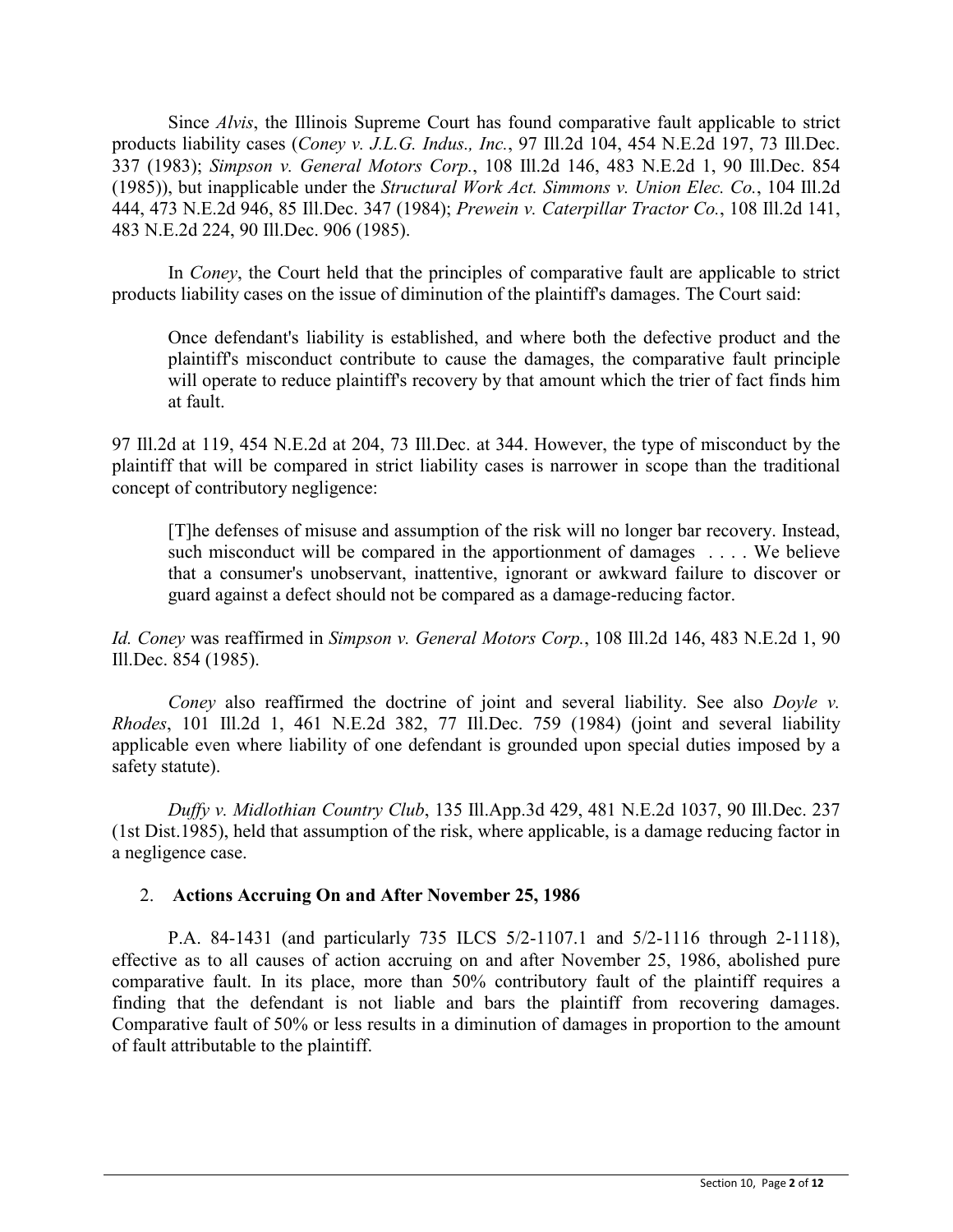With respect to joint and several liability, 735 ILCS 5/2-1117 provides for several liability for damages (other than "medical and medically related expenses") for "any defendant whose fault . . . is less than 25% of the total fault attributable to the plaintiff, the defendants sued by the plaintiff, and any third party defendant who could have been sued by the plaintiff . . . ." For any defendant whose fault is 25% or greater, joint and several liability for all damages remains. This provision does not apply to certain pollution actions or medical malpractice actions. 735 ILCS 5/2-1118.

To enable users to identify instructions applicable only to causes of action accruing on and after November 25, 1986, these instructions are numbered beginning with the letter "B."

## 3. **Willful and Wanton Conduct**

*Burke v. 12 Rothschild's Liquor Mart*, 148 Ill.2d 429, 593 N.E.2d 522, 170 Ill.Dec. 633 (1992), held that a plaintiff's negligence cannot be compared to a defendant's willful and wanton conduct to reduce the amount of damages recoverable by the plaintiff. However, *Ziarko v. Soo Line R.R. Co.*, 161 Ill.2d 267, 641 N.E.2d 402, 204 Ill.Dec. 178 (1994), a contribution case, stated that the *Burke* court's analysis was limited to cases where the defendant's wrongful conduct was intentional.

*Poole v. City of Rolling Meadows*, 167 Ill.2d 41, 656 N.E.2d 768, 212 Ill.Dec. 171 (1995), was a personal injury case where the plaintiff was shot by an on-duty city police officer. Plaintiff claimed, and the jury found, that the officer acted willfully and wantonly. Although the jury found the plaintiff contributorily negligent, plaintiff argued that damages based on willful and wanton conduct could not be reduced by mere contributory negligence. The trial court agreed and entered judgment for the full amount of plaintiff's damages without reduction. The appellate court affirmed, but the Supreme Court reversed and remanded for a new trial, holding that because it was unclear whether the defendant's willful and wanton conduct was committed "intentionally" or "recklessly," the trial court erred in reinstating the verdict.

*Poole* adopted the *Ziarko* plurality's analysis, holding that a plaintiff's contributory negligence will *not* be a damage-reducing factor if the defendant's willful and wanton conduct was "*intentional.*" On the other hand, if a defendant's willful and wanton conduct was "*reckless*," plaintiff's contributory negligence will reduce his or her damages. *Poole*, 656 N.E.2d at 771-72, 212 Ill.Dec. at 174-75.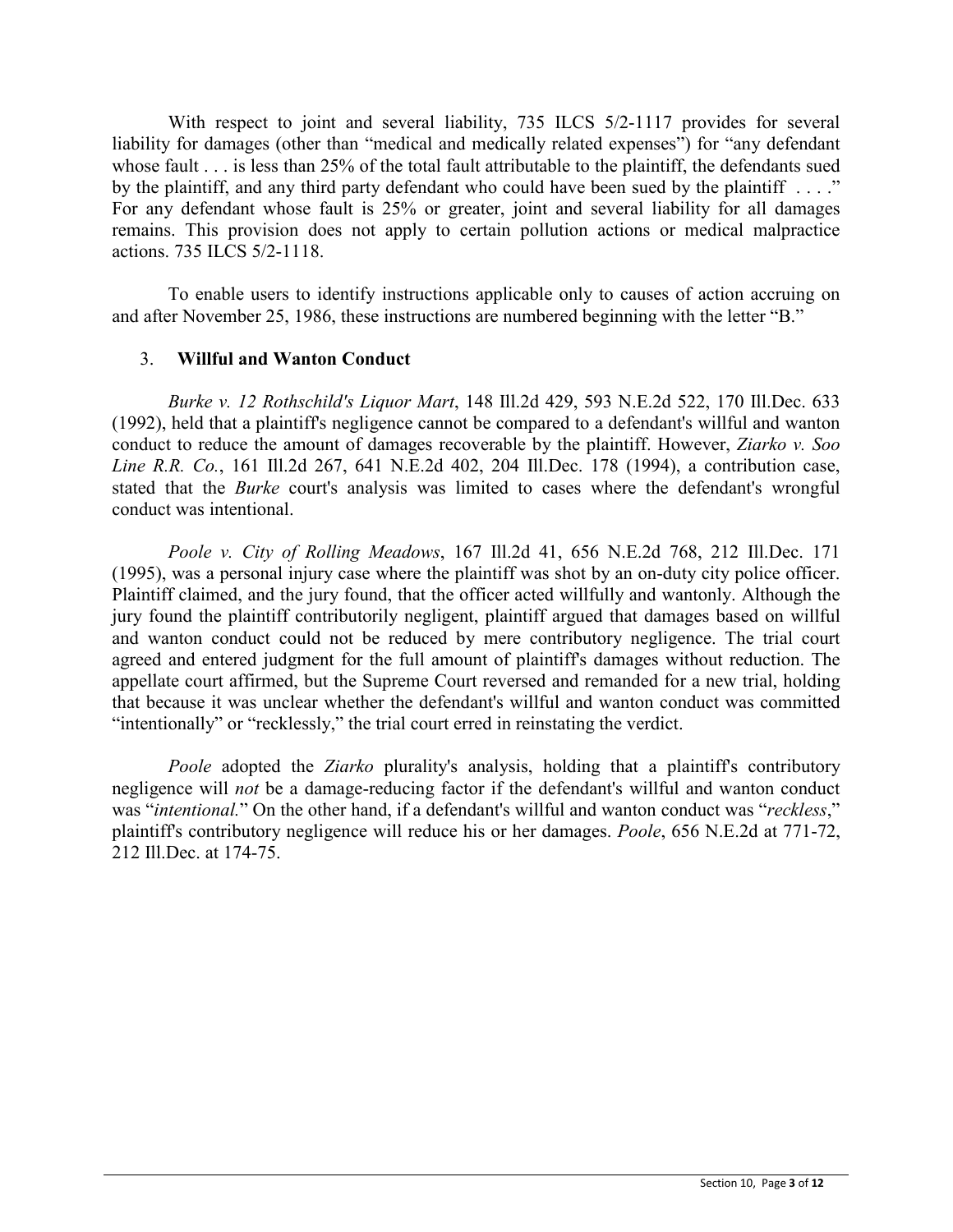#### **10.01 Negligence--Adult--Definition**

When I use the word "negligence" in these instructions, I mean the failure to do something which a reasonably careful person would do, or the doing of something which a reasonably careful person would not, under circumstances similar to those shown by the evidence. The law does not say how a reasonably careful person would act under those circumstances. That is for you to decide.

#### **Comment**

*Pierson v. Lyon & Healy*, 243 Ill. 370, 377; 90 N.E. 693, 696 (1909); *Wilcke v. Henrotin*, 241 Ill. 169, 172; 89 N.E. 329, 330 (1909); *Perryman v. Chicago City Ry. Co.*, 242 Ill. 269, 273; 89 N.E. 980, 982 (1909); *Rikard v. Dover Elevator Co.*, 126 Ill.App.3d 438, 467 N.E.2d 386, 81 Ill.Dec. 686 (5th Dist.1984).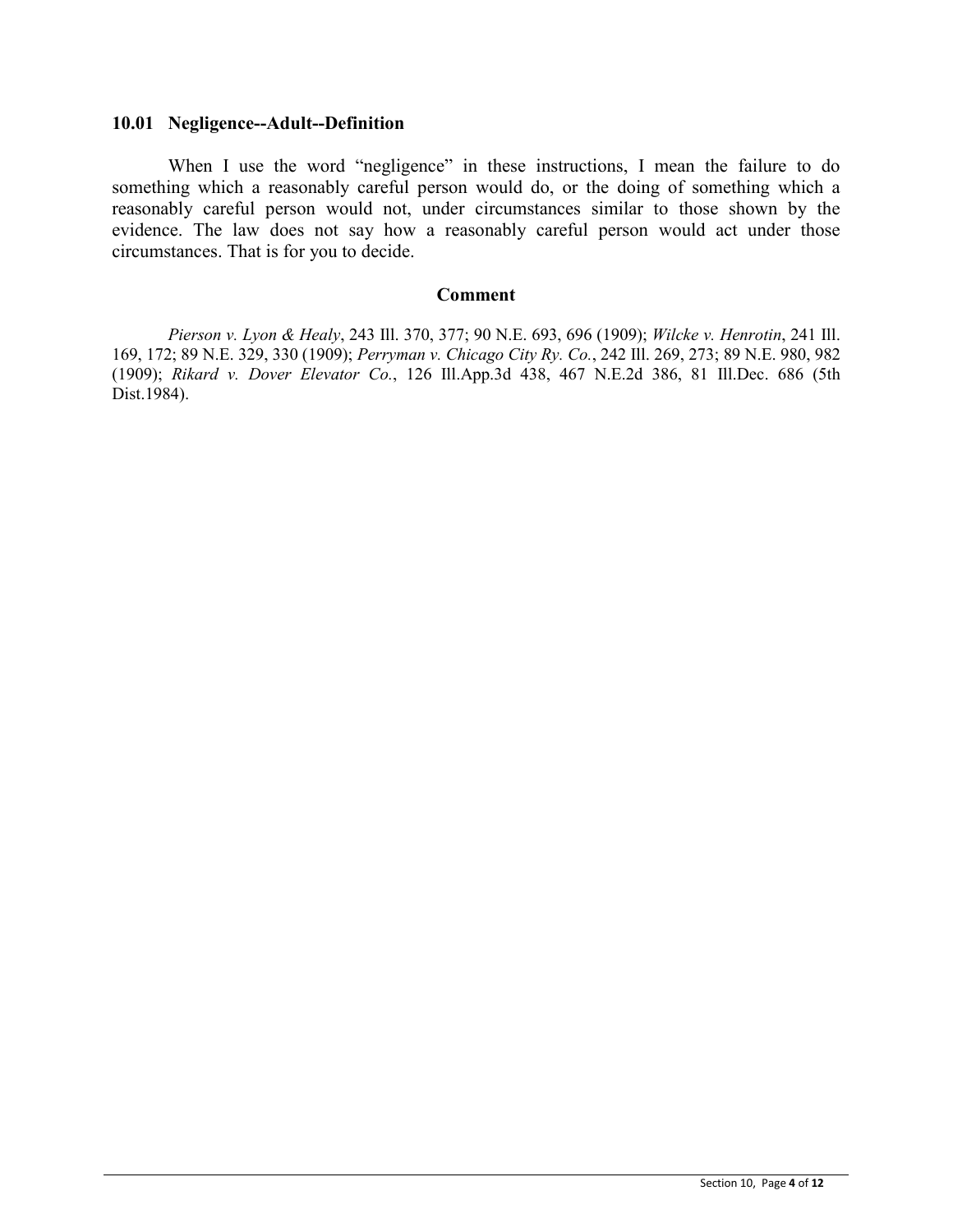### **10.02 Ordinary Care--Adult--Definition**

When I use the words "ordinary care," I mean the care a reasonably careful person would use under circumstances similar to those shown by the evidence. The law does not say how a reasonably careful person would act under those circumstances. That is for you to decide.

## **Notes on Use**

If the plaintiff or defendant is under the age of 18, see IPI 10.05.

## **Comment**

*Pierson v. Lyon & Healy*, 243 Ill. 370, 377; 90 N.E. 693, 696 (1909); *Wilcke v. Henrotin*, 241 Ill. 169, 172; 89 N.E. 329, 330 (1909); *Perryman v. Chicago City Ry. Co.*, 242 Ill. 269, 273; 89 N.E. 980, 982 (1909); *Larson v. Ward Corby Co.*, 198 Ill.App. 109, 111, 113 (1st Dist.1916); *Fugate v. Sears, Roebuck & Co.*, 12 Ill.App.3d 656, 299 N.E.2d 108 (1st Dist.1973).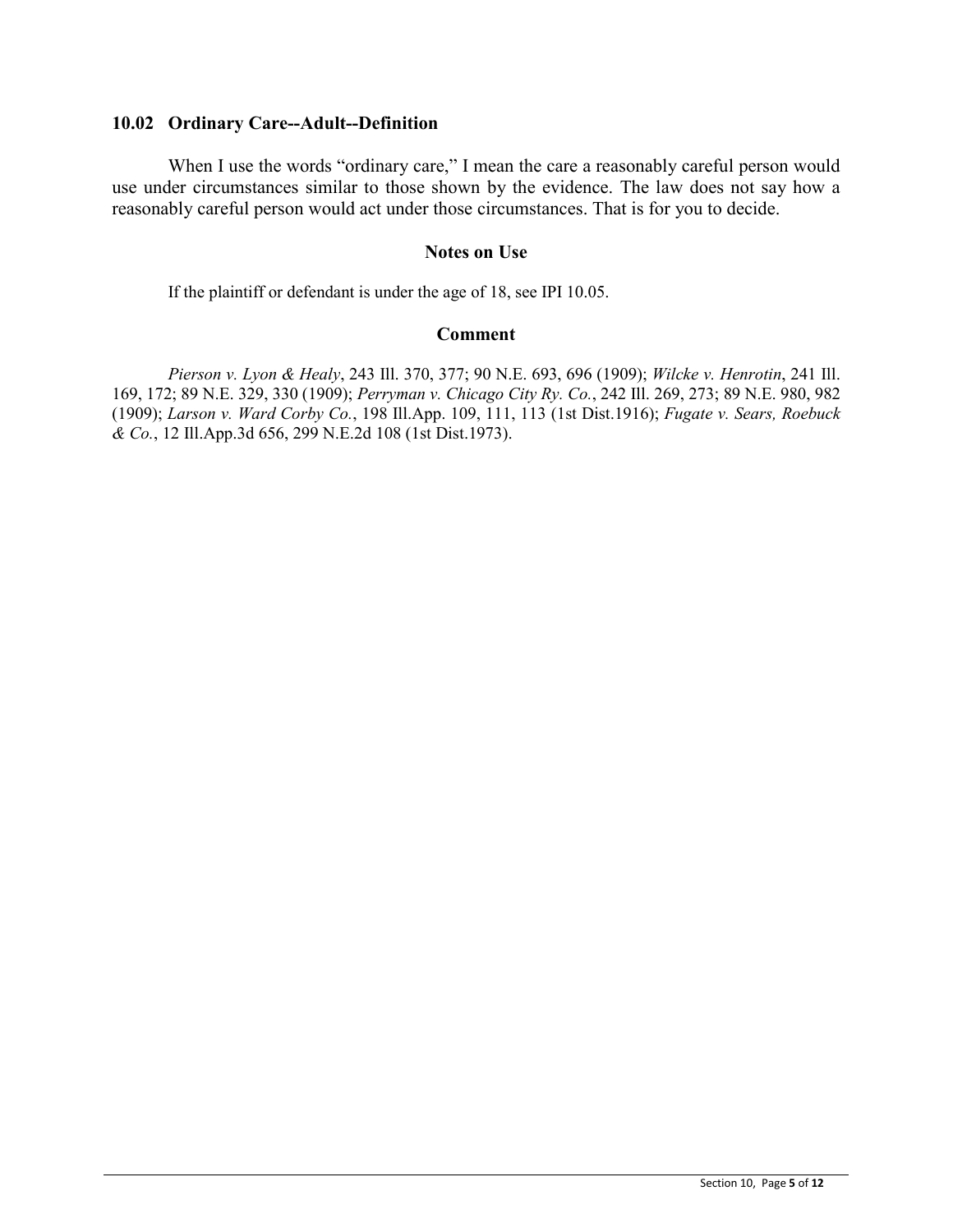## **B10.03 Duty To Use Ordinary Care--Adult--Plaintiff— Definitions of Contributory and Comparative Negligence--Negligence**

[Under Count (for negligence),] [I][i]t was the duty of the plaintiff, before and at the time of the occurrence, to use ordinary care for [his own safety] [and] [the safety of his property]. A plaintiff is contributorily negligent if (1) he fails to use ordinary care [for his own safety] [or] [for the safety of his property] and (2) his failure to use such ordinary care is a proximate cause of the [alleged] [injury] [death] [property damage].

The plaintiff's contributory negligence, if any, which is 50% or less of the total proximate cause of the injury or damage for which recovery is sought, does not bar his recovery. However, the total amount of damages to which he would otherwise be entitled is reduced in proportion to the amount of his negligence. This is known as comparative negligence.

If the plaintiff's contributory negligence is more than 50% of the total proximate cause of the injury or damage for which recovery is sought, the defendant[s] shall be found not liable.

[The term "plaintiff" includes a counterplaintiff.]

## **Notes on Use**

This instruction incorporates IPI 11.01, and 11.01 should not be given if this instruction is given.

This instruction is appropriate for negligence cases only.

*Poole v. City of Rolling Meadows*, 167 Ill.2d 41, 656 N.E.2d 768, 212 Ill.Dec. 171 (1995), held that a plaintiff's contributory negligence is a damage-reducing factor if the defendant's willful and wanton conduct was "reckless," but not if it was "intentional." Therefore, if plaintiff's only claim is that defendant's conduct was the intentional form of willful and wanton conduct, this instruction should not be used. If plaintiff claims both intentional and reckless willful and wanton conduct, this instruction should be modified.

The last bracketed sentence should be used only if there is a counterclaim against the plaintiff or other defendants.

If there was either property damage or personal injury, but not both, omit the inapplicable bracketed material.

The instruction should be used in conjunction with IPI 10.02 defining "ordinary care" if the plaintiff is over the age of 18 or is a minor operating a motor vehicle or engaged in any other activity in which the minor is held to an adult standard of care. See Comment to IPI 10.05. If the plaintiff is a minor and is not subject to the adult standard of care, use IPI 10.05.

This instruction explains the relationship between the concepts of "ordinary care" and "contributory negligence" inasmuch as the latter term is frequently used by counsel in argument to the jury.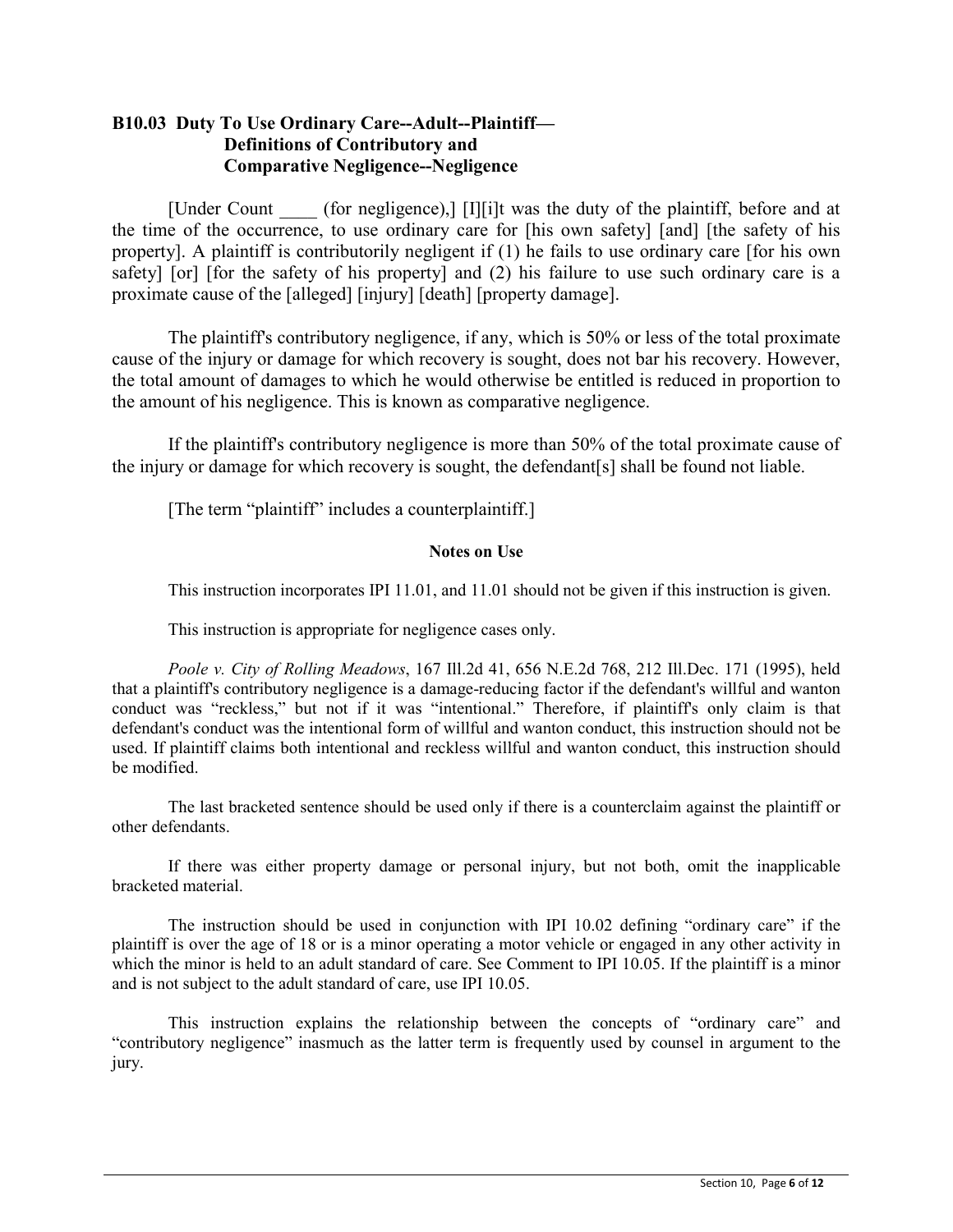In a wrongful death or survival action, substitute "decedent" or decedent's name in place of "plaintiff" whenever appropriate.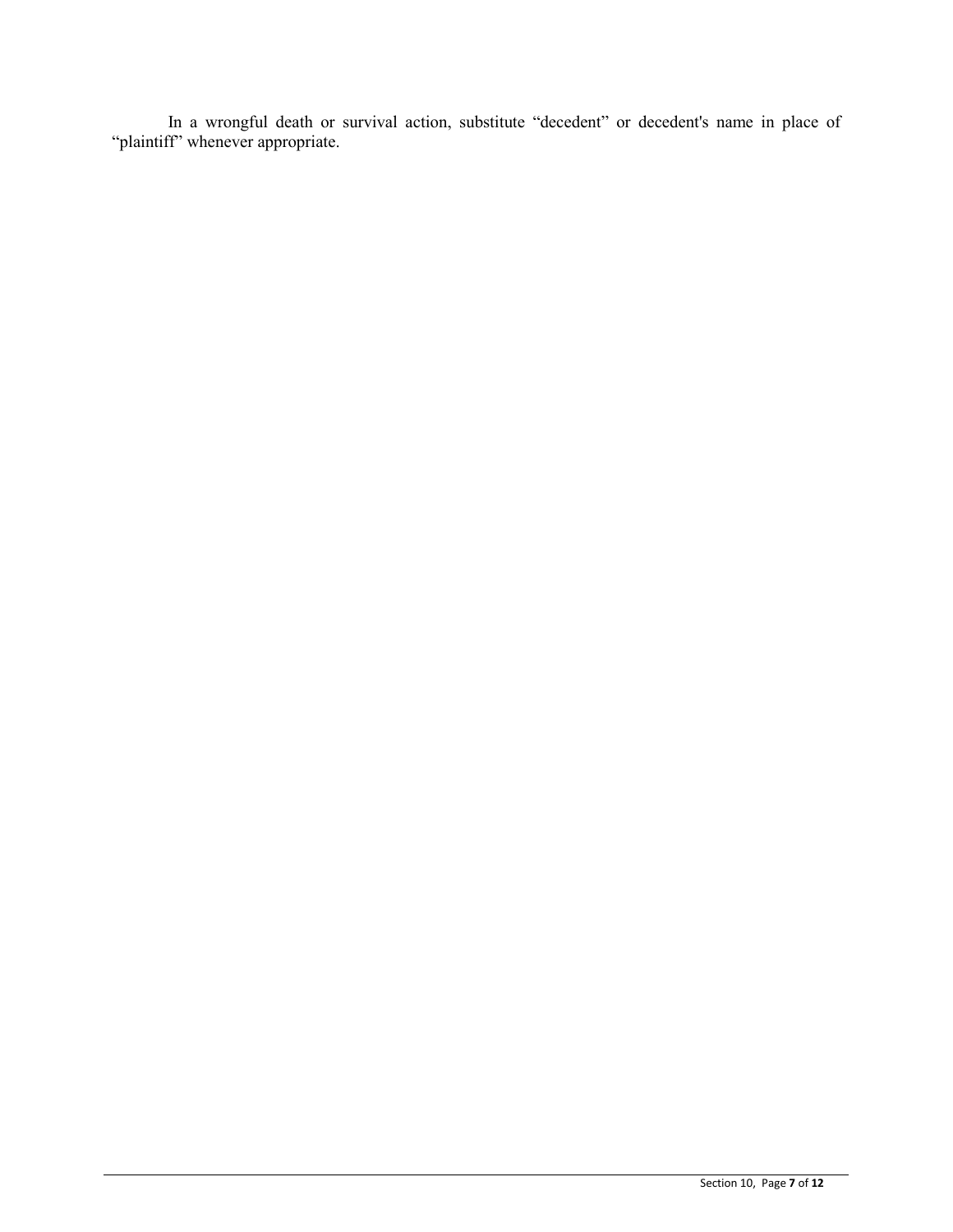### **10.04 Duty To Use Ordinary Care--Adult--Defendant**

It was the duty of the defendant, before and at the time of the occurrence, to use ordinary care for the safety of [the plaintiff] [and] [the plaintiff's property]. That means it was the duty of the defendant to be free from negligence.

#### **Notes on Use**

The instruction should be used in conjunction with IPI 10.02 defining "ordinary care," if the defendant is over the age of 18 or is a minor engaged in certain activities. If the defendant is a minor (and is not engaged in one of those activities), use IPI 10.05 and 10.01 defining "negligence." As to the activities in which an adult standard will be applied, see Comment to IPI 10.05.

In a wrongful death or survival action, substitute "decedent" or decedent's name in place of "plaintiff" whenever appropriate.

#### **Comment**

This instruction is modified to conform with IPI B10.03 which defines the plaintiff's duty. Although "negligence" is defined in IPI 10.01, there is no other instruction which informs the jury that the defendant has a duty to be free from negligence.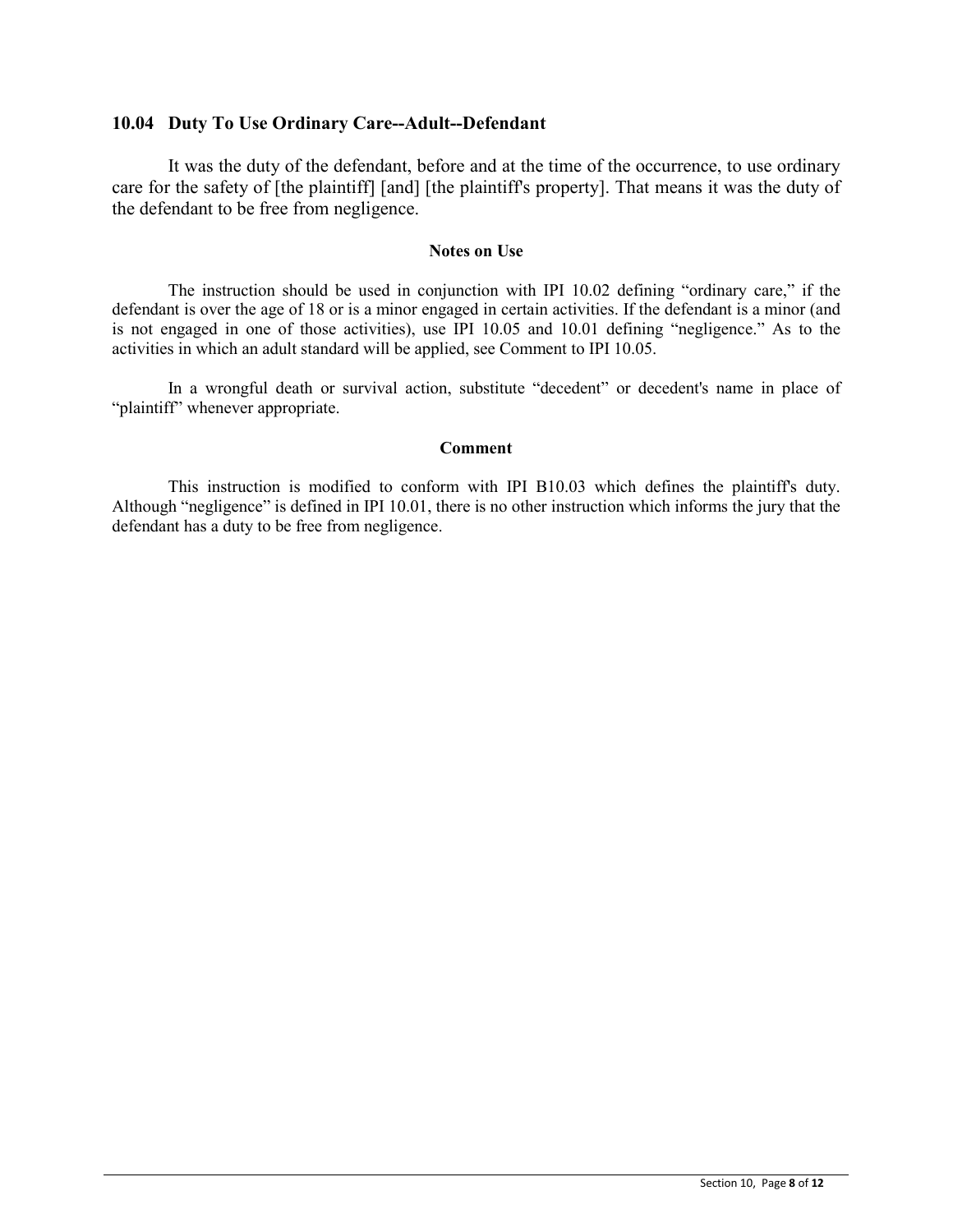#### **10.05 Ordinary Care--Minor--Definition**

A minor is not held to the same standard of conduct as an adult. When I use the words "ordinary care" with respect to the [plaintiff] [defendant] [decedent], I mean that degree of care which a reasonably careful [person] [minor] [child] of the age, mental capacity and experience of the [plaintiff] [defendant] [decedent] would use under circumstances similar to those shown by the evidence. The law does not say how such a [person] [minor] [child] would act under those circumstances. That is for you to decide.

[The rule I have just stated also applies when a (minor) (child) is charged with having violated (a statute) (or) (an ordinance).]

#### **Notes on Use**

This instruction should not be used when a minor is charged with negligence in the operation of a motor vehicle or any other activity in which the minor is held to an adult standard of care.

When a plaintiff is under the age of seven, use IPI 11.03.

If the minor's standard of care is applicable but the minor is charged with negligence in the violation of a statute, the last bracketed paragraph (formerly IPI 10.06) should be included. IPI 60.01 may also be given, but may need to be modified.

#### **Comment**

The degree of care to be exercised by a minor over the age of seven years is that which a reasonably careful person of the same age, capacity, and experience would exercise under the same or similar circumstances. *Wolf v. Budzyn*, 305 Ill.App. 603, 605; 27 N.E.2d 571, 572 (1st Dist.1940); *Hartnett v. Boston Store of Chicago*, 265 Ill. 331, 335; 106 N.E. 837, 839 (1914). Instructions to this effect have been upheld. *Wolczek v. Public Serv. Co.*, 342 Ill. 482, 497; 174 N.E. 577, 583-584 (1930); *Peterson v. Chicago Consol. Traction Co.*, 231 Ill. 324, 327; 83 N.E. 159, 160 (1907); *King v. Casad*, 122 Ill.App.3d 566, 461 N.E.2d 685, 78 Ill.Dec. 101 (4th Dist.1984) (reversible error to refuse).

This instruction should not be given in a case where the plaintiff or defendant was a minor and operating a motor vehicle. When so doing, a minor will usually be held to the same standard of care as an adult. *Betzold v. Erickson*, 35 Ill.App.2d 203, 209; 182 N.E.2d 342, 345 (3d Dist.1962); *Dawson v. Hoffmann*, 43 Ill.App.2d 17, 20; 192 N.E.2d 695, 696, 697 (2d Dist.1963); *Ryan v. C & D Motor Delivery Co.*, 38 Ill.App.2d 18, 186 N.E.2d 156 (3d Dist.1962) (abstract); *Turner v. Seyfert*, 44 Ill.App.2d 281, 289; 194 N.E.2d 529, 534 (3d Dist.1963); *Fishel v. Givens*, 47 Ill.App.3d 512, 517; 362 N.E.2d 97, 101; 5 Ill.Dec. 784, 788 (4th Dist.1977) (good review of the law).

This instruction has been held applicable to a minor driving a farm tractor, *Mack v. Davis*, 76 Ill.App.2d 88, 221 N.E.2d 121 (2d Dist.1966), and a minor riding a bicycle, *Conway v. Tamborini*, 68 Ill.App.2d 190, 215 N.E.2d 303 (3d Dist.1966). However, a minor operating a mini-bike, motorcycle, powerboat, airplane, or the like is held to an adult standard of care (*Baumgartner v. Ziessow*, 169 Ill.App.3d 647, 523 N.E.2d 1010, 120 Ill.Dec. 99 (1st Dist.1988); *Fishel v. Givens*, 47 Ill.App.3d 512, 362 N.E.2d 97, 5 Ill.Dec. 784 (4th Dist.1977)), in which case this instruction would not be given. There may be other activities in which a minor will be held to an adult standard. *See* Annotation, *Modern Trends As To Contributory Negligence of Children*, 32 A.L.R.4th 56, §10 (1984); Prosser & Keeton, *The Law of Torts* §32 at 181-182 (5th ed. 1984).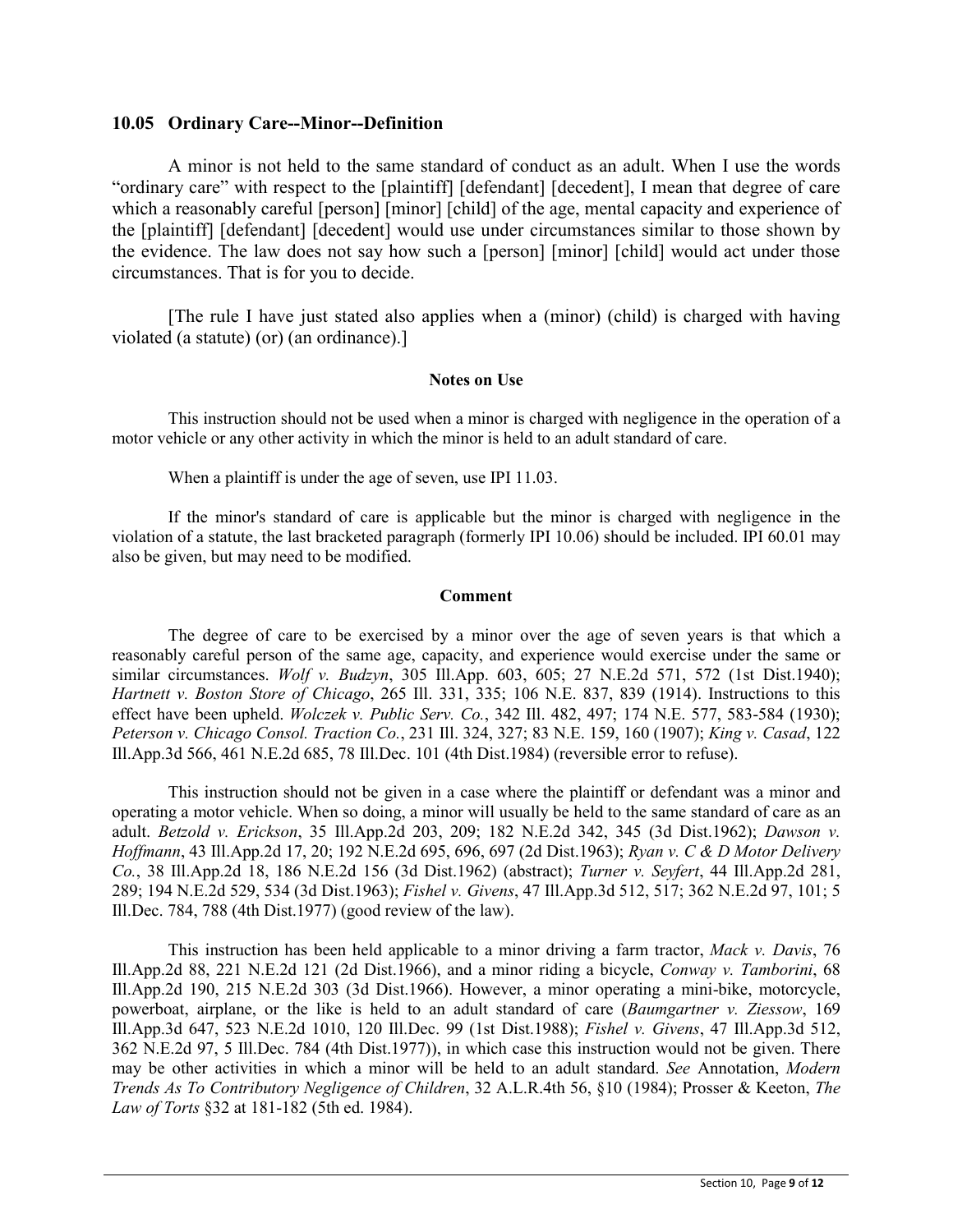Violation of a penal statute may be considered by the jury even though the minor involved is below the age of criminal responsibility. *Kronenberger v. Husky*, 38 Ill.2d 376, 231 N.E.2d 385 (1967); *Krause v. Henker*, 5 Ill.App.3d 736, 741; 284 N.E.2d 300, 303 (1st Dist.1972).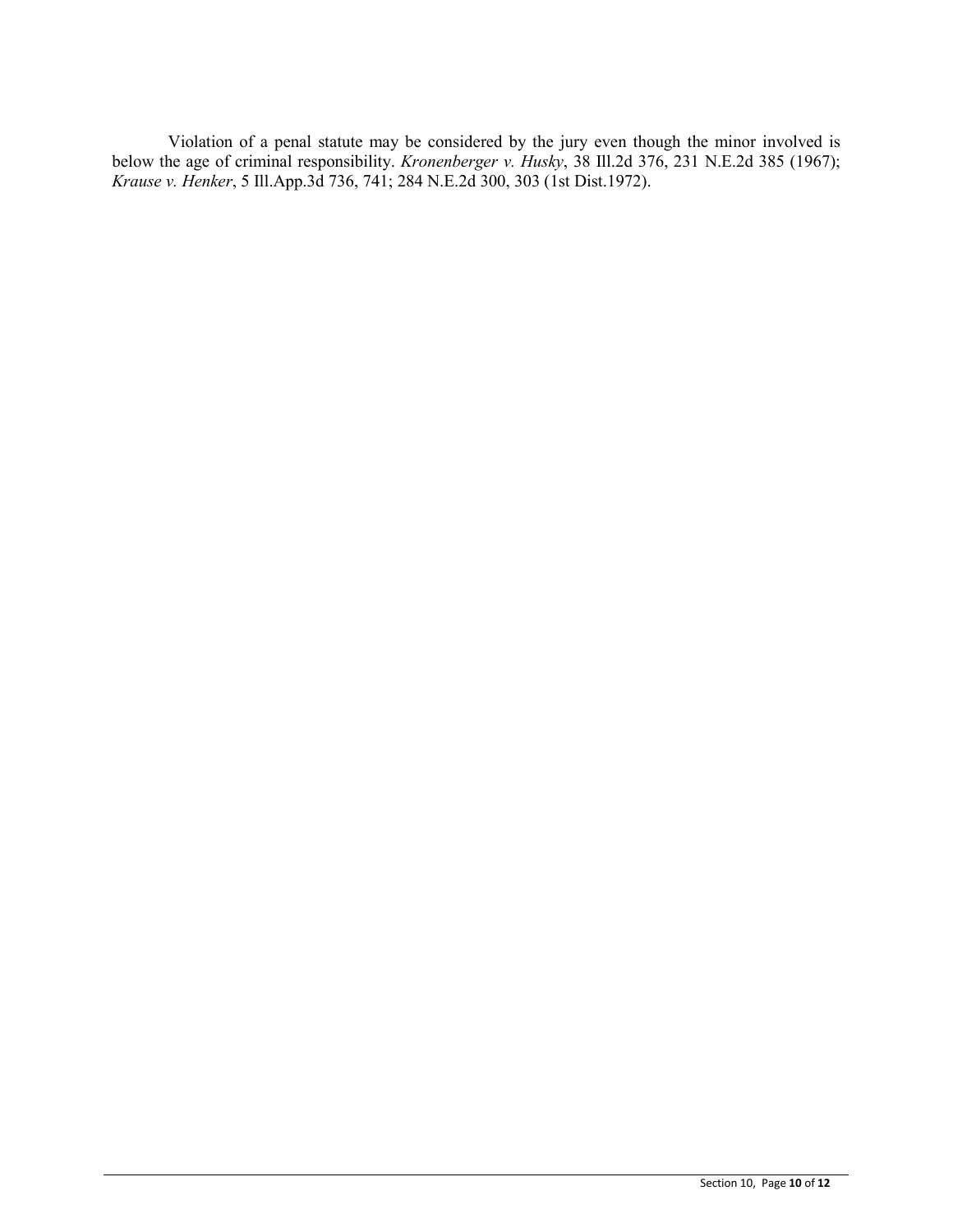## **10.08 Careful Habits As Proof of Ordinary Care**

If you decide there is evidence tending to show that the [decedent] [plaintiff] [defendant] was a person of careful habits, you may infer that he was in the exercise of ordinary care for his own safety [and for the safety of others] at and before the time of the occurrence, unless the inference is overcome by other evidence. In deciding the issue of the exercise of ordinary care by the [decedent] [plaintiff] [defendant] you may consider this inference and any other evidence upon the subject of the [decedent's] [plaintiff's] [defendant's] care.

#### **Notes on Use**

This instruction can be given in a negligence or willful and wanton action based on the Wrongful Death Act when there are no witnesses to the occurrence, other than the defendant, covering the entire period in which the decedent must be in the exercise of ordinary care.

With modifications this instruction will cover cases of incompetents, and of persons suffering from retrograde amnesia as a result of which they have no recollection of the occurrence; or to cases in which the only eyewitness is barred by the Dead Man's Act.

#### **Comment**

Prior habits of carefulness are ordinarily not admissible in negligence actions, the test being whether the respective parties were in the exercise of ordinary care at the time of the occurrence. An exception, however, to this general rule exists in a cause of action based on the Wrongful Death Act, 740 ILCS 180/1 (1994), where there are no eyewitnesses other than the defendant concerning the occurrence. Under such circumstances, in this type of action where the administrator has the burden of proving due care on the part of the decedent, that the deceased was in the exercise of due care may be inferred from testimony indicating careful habits on the part of the deceased. *Hughes v. Wabash R. Co.*, 342 Ill.App. 159, 95 N.E.2d 735 (3d Dist.1950). The fact that the deceased was sober, industrious and possessed of all his faculties is admissible as tending to prove due care. *Illinois Cent. R. Co. v. Nowicki*, 148 Ill. 29, 35 N.E. 358 (1893).

The "eyewitness" rule, however, has been interpreted to mean that unless there are eyewitnesses to the entire occurrence, due care may be shown by prior habits. In *Hawbaker v. Danner*, 226 F.2d 843, 847-849 (7th Cir.1955), there were two witnesses who observed decedent's car just before the collision. The court nevertheless held that evidence of habits of due care was admissible because the witnesses did not see the car during the entire occurrence. The court said:

"In both of these cases [*Parthie v. Cummings*, 323 Ill.App. 296, 55 N.E.2d 402 (1st Dist.1944) (abstract); *Noonan v. Maus*, 197 Ill.App. 103 (4th Dist.1915) (abstract)], the Illinois Appellate Court thoroughly recognized that the eyewitness rule should be given a practical construction to permit proof of reasonable care during the whole transaction and particularly to the material moments thereof depending upon the circumstances in each case."

In *McElroy v. Force*, 38 Ill.2d 528, 232 N.E.2d 708 (1967), evidence of the plaintiff's careful habits was properly admissible where the plaintiff was the only surviving eyewitness and his testimony was barred by the Dead Man's Act.

See also *Bradfield v. Illinois Cent. Gulf R. Co.*, 137 Ill.App.3d 19, 484 N.E.2d 365, 91 Ill.Dec. 806 (5th Dist.1985), *aff'd on other grounds*, 115 Ill.2d 471, 505 N.E.2d 331, 106 Ill.Dec. 25 (1987),